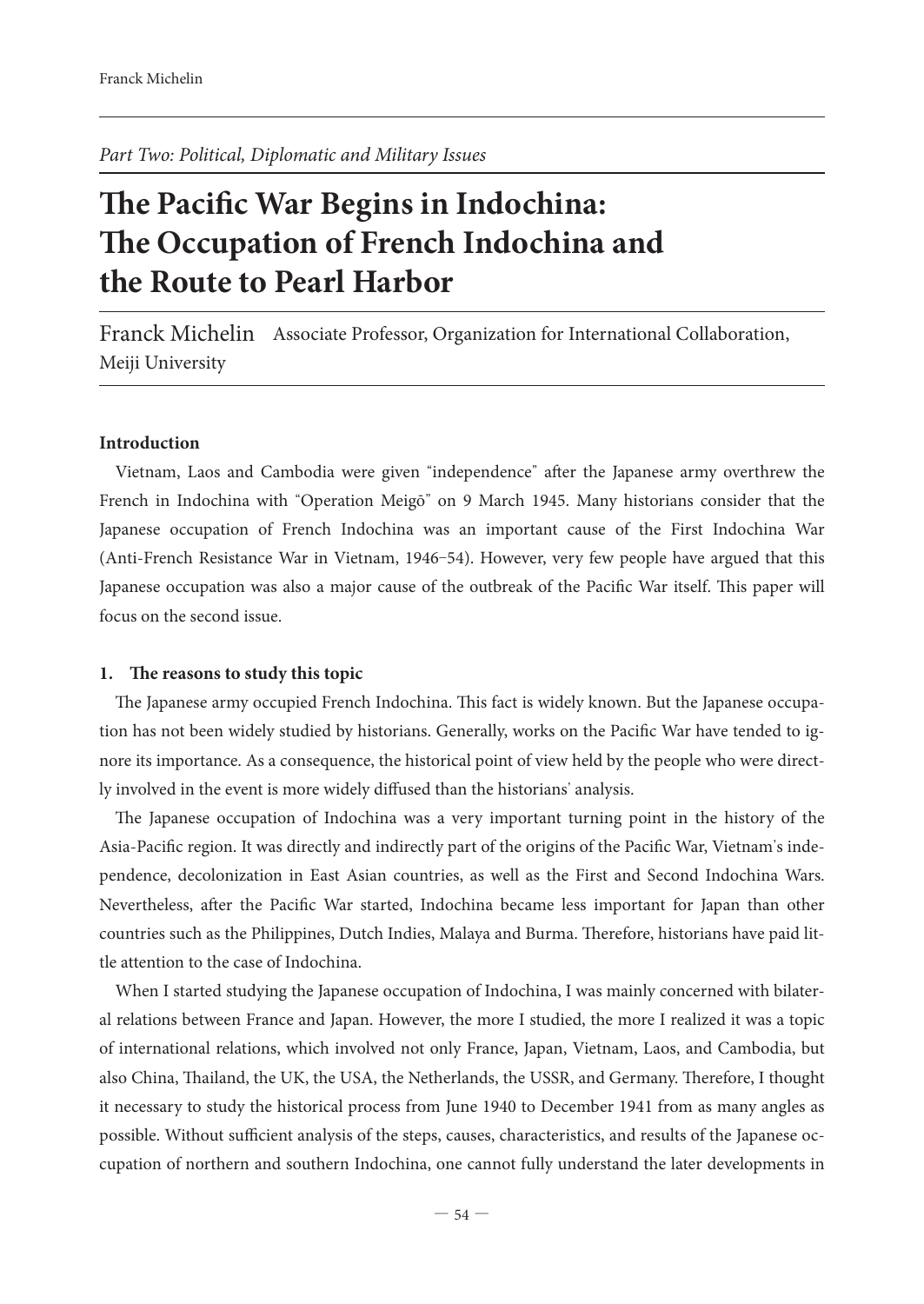Indochina, including the independence of Vietnam, Laos and Cambodia, and the outbreak of the First Indochina War.

#### **2. Southern expansion**

Until the summer of 1940, Japanese foreign policy and strategy focused on Northeast Asia; therefore, no serious friction occurred between Japan and the USA. If American public opinion began to be hostile toward Japan after the start of the Second Sino-Japanese War, Washington's reactions were limited to simple objections in order to maintain the status quo and respect the Open Door principle. At that point US policy in Asia was, in fact, favorable towards Japan, for this reason, but also because Japan could fight China using American oil, iron, and money. It is likely that the Pacific War would not have started if Japan had limited its military operations to China, instead of moving southward.

The southward expansion became a national policy in Japan in 1936. Nonetheless, initially it was a mere hypothetical option. Because the Japanese initiated a full-scale conflict in China in the next year, they had to concentrate their efforts on the continent, not in the "Southern seas" (*Nanyang/Nanyo*). Even so, as the war expanded, the Japanese forces extended their operations to the southern part of China. By 1938, any prospect of a fast victory over China having vanished, Japan found it necessary to blockade the entire Chinese coast far as the border with French Indochina. The consequence was that Japan began to apply direct pressure on Indochina.

The year 1939 marked the first turning point towards Japan's southward expansion. In that year, the Japanese army suffered a serious defeat at the hands of the Soviet army at Khalin Gol (Nomonhan), Furthermore, the conclusion of the Ribbentrop-Molotov Non-Aggression Pact isolated Tokyo. Further Northward expansion became impractical while the war in China became a quagmire. Japan began seeking other opportunities in the South. However, Southeast Asia and Oceania were almost entirely



Source of the map: Bôei Kenshûjo Senshishitsu, *Daihon.eirigunbu, Daitôa Sensôkaisenkei.i* (Imperial Headquarters, Section of the Ground Army: Section de l'Armée de Terre de l'état-major impérial: an account of the outbreak of War in Greater East Asia), vol. 1, Tokyo: Asagumo Shuppansha, 1973.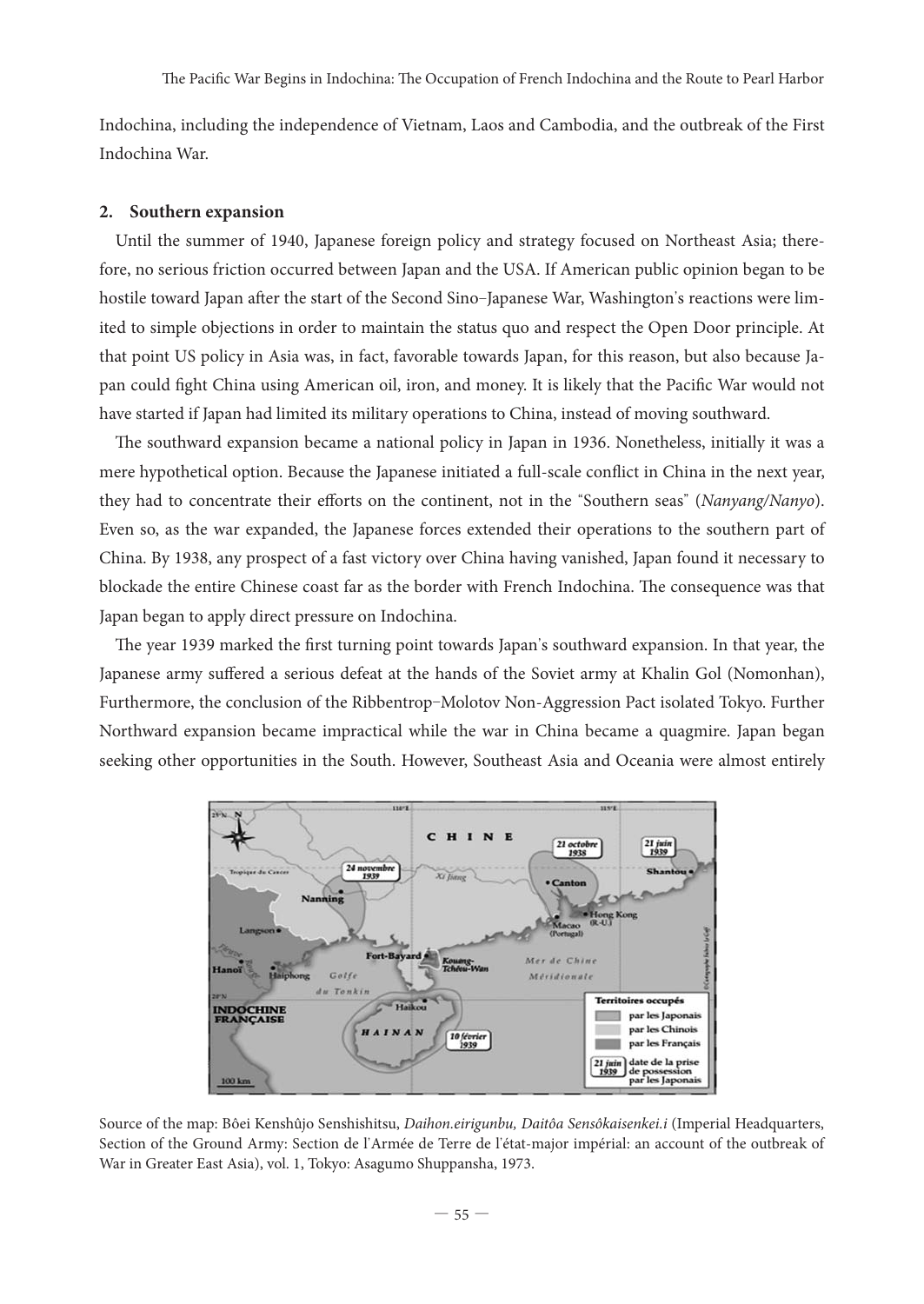under the control of Western powers.

The second turning point occurred in May 1940 with the German victories over the Netherlands and France. These two countries were occupied and the invasion of Great Britain seemed to be only a matter of time. In short, the German victory in Europe provided an opportunity for Japan to advance to the south. Prior to this, the southward expansion had been merely a phrase in Japanese military plans. However, Japan now decided to quickly seize the new opportunities created by the changes in the world order.

In June 1940, Konoe Fumimaro formed his second cabinet and adopted the "Outline of Measures to cope with the Changing Situation in the World." This document laid the foundation of a new policy for southward expansion and the alliance with Germany. The occupation of French Indochina was its first step, and the use of military force for that purpose was authorized. The alliance with Germany was the second pillar in the plan. The adoption of this policy was a major turning point and generated the crisis with the USA that led eventually to the Pacific War.

The French surrendered to Germany in June 1940. The Japanese mindset was "Don't miss the bus." Japan took this chance to advance southward. From this time onward, southward expansion would be the main guideline of Japanese foreign policy. One consequence was that the principal potential enemy would be the USA instead of the USSR.

# **3. A deliberate decision to resort to armed force**

The idea that the invasion of French Indochina by the Japanese army in September 1940 was the outcome of a conspiracy of a small group inside the military, i.e. the local army and some staff members of the Tokyo headquarters, is still widely accepted, not only in Japan but also in France. I will reexamine this question below.

First, we need to raise the question of the terms used to describe this event. The expression still being used in Japan, "*Futsuin Shinchū*" (Advance into French Indochina), is a euphemism. Like the expressions "*Daitōa Kyōeiken*" (Greater East Asia Co-Prosperity Sphere), "*Daitōa Sensō*" (Greater East Asia War), or "*Tōa Shinchitsujo*" (New East Asian Order), it was created by the Japanese government and armed forces. The problem is that the term "*Futsuin Shinchu*" is still used commonly today, often without quotation marks. Its literal meaning is that the Japanese army entered Indochinese territory and was garrisoned in the colony. This term does not imply the use of violence, thus giving the impression that Japanese troops entered Indochina peacefully. Thus, it conceals the historical truth that the Japanese invaded Indochina using armed force.

When I was writing this paper, I remembered the legal action taken by Japanese historian Ienaga Saburō against the Japanese government. This legal dispute began when Ministry of Education officials demanded that the term "*shinryaku*" (侵略 *xâm lược*, invasion) be changed to "*shinchu*" (進駐 *tiến trú*, military advance) in Ienaga's history textbook draft. If the pronunciation of each first character is identical, the Chinese characters themselves are completely different, the first meaning "intrusion," the sec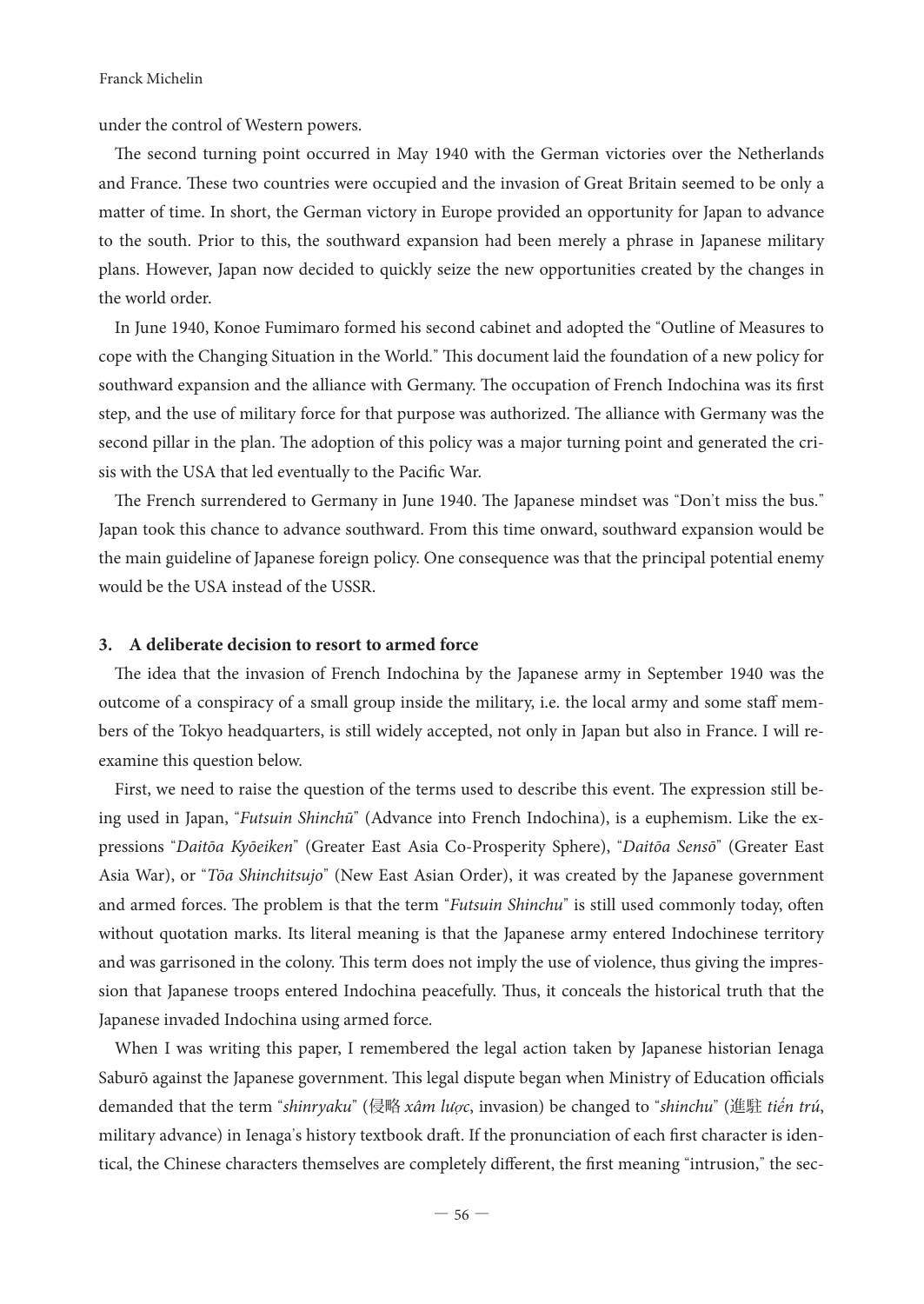ond "advance." It is quite interesting that even today; the Japanese government carefully avoids using the word "shinryaku" to describe the military operations in Asia from 1931 to 1945. It seems that this word has become a kind of taboo for many politicians and officials.

Letus return to the topic of French Indochina. It is true that several treaties and agreements were signed between France and Japan concerning Indochina. This is why the image of a good collaboration between the two countries during the Pacific War is still alive. It is also true that the Japanese army used direct violence against Indochina only once before March 1945. However, this collaboration was fundamentally unequal. Japan's position was overwhelmingly stronger than that of France. Japan could set its own terms for the agreements, interpret them the way it wanted, or ignore them altogether.

In order to understand the reality of the Franco-Japanese relations in Indochina during the Pacific War, it is essential to consider how this particular relationship was set up before the war broke out. When the talks started between a military mission sent from Tokyo and the Government-General of Indochina in July 1940 in Hanoi, the threatening attitude of the Japanese negotiators made the French authorities deeply concerned about the security of the colony and their ability to resist Japanese demands.

Japan could have very easily taken over Indochina by force if it had wanted to do so. However, despite its overwhelmingly strong position, Tokyo decided to start negotiation with the French government. This option had two benefits. First, Japan could avoid retaliation from the United Kingdom and the USA, at least for the moment. Second, it could use the French authorities to exploit the colony economically. Putting Indochina under direct Japanese control would be extremely complicated since they lacked information about this territory and could only count a limited number of collaborators among the local population. The "League for the restoration of Vietnam" (Việt-Nam Phục Quốc Đồng Minh Hội) of the pro-Japanese Cường Đế had very weak influence inside of Vietnam and would not be very useful for Japan. Thus, exploiting the colony through the French authorities was the most effective way. Japan wanted to use French Indochina to prepare and launch a war against the UK and the USA. Using French administration system in the colony was the easiest and the most effective way at that time.

Nevertheless, one benefit could be derived from the use of violence: it demonstrated Japanese military power and determination to the French authorities, discouraging attempts at resistance. In fact, Japan decided deliberately to use both negotiations in the first phase and military force in the second one. The Japanese leaders, while negotiating with France, also allowed a small group of local army officers and the General Staff members resort to violence. Later they could officially place the blame on this small group.

It is true that General Staff member Tominaga Kyōji and Commander of South China Expeditionary Army Andō Rikichi were dismissed, but they were not summoned to martial court. Their careers did not suffer, either. One year later, Andō was appointed to be the general- in-chief of the armed forces in Taiwan. Six months later, Tominaga was appointed to be the head of the Human Resources Bureau in the Ministry of the Army, playing an important role in assisting Tōjō Hideki. Another leader of this in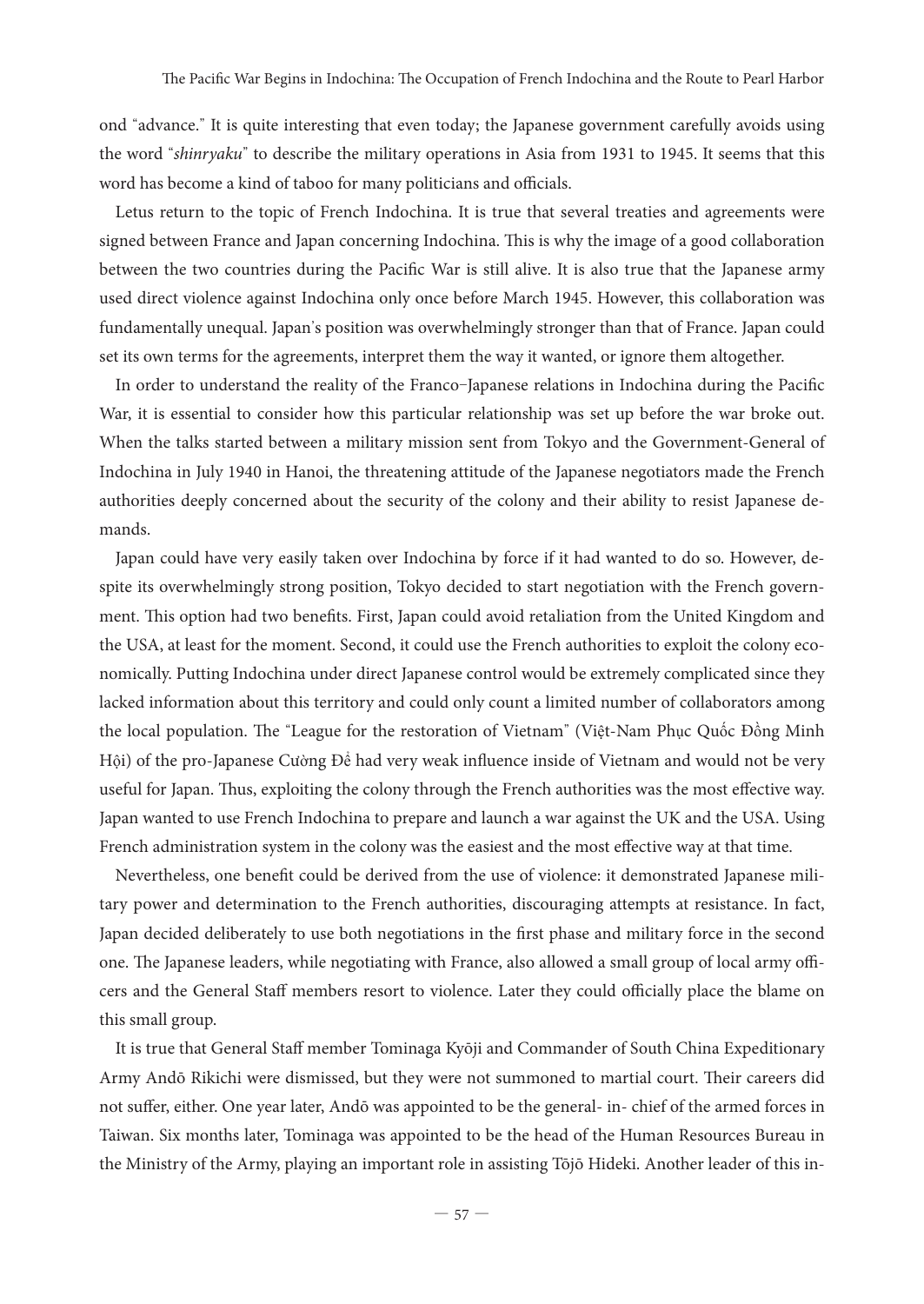cident, Satō Kenryō, from the headquarters of the South China Expeditionary Army, was not punished at all, and he later became the head of the Military Affairs Bureau in the same ministry, serving Tōjō as well.

It is generally believed that these three officers were responsible for formulating a plan to invade French Indochina, thus disrupting cooperation between the Army and the Navy, and that they were punished because of the emperor's ire. If this story were true, it would have been unlikely that they would then be promoted to more important positions. This apparent contradiction can be solved if we admit that the use of military force against French Indochina was not an incident fomented by a small group of hardliners, but a stratagem set up by the central authorities of the Japanese army. The military clash around the Vietnamese town of Lạng Sơn, near the Chinese border, was the outcome of this deliberate stratagem. The historical truth has been generally ignored.

# 4. The start of the crisis between Japan and the USA

There were only 14 months between the Japanese occupation of northern French Indochina and the start of the Pacific War. Relations between Japan and the USA worsened quickly during this short period. Of course, Japan and the USA had experienced many conflicts and troubles during their long mutual relationship, such as the opening-up of Japan forced by Commodore Perry's Black Ships, the tough negotiations at the Washington Naval Conference of 1921-1922, the US Immigration Act of 1924 and Japan's second war with China. Nevertheless, the Japanese policy toward French Indochina was the most decisive factor worsening the two countries' relationship.

Japan's occupation of Indochina was not meant to directly threaten American interests in the region. Rather, the Japanese direct targets were the Dutch and British colonies. Japan was particularly concerned about the British territories, as was the USA. Since the UK was the only country still fighting against Germany, it was necessary for the USA to prevent a British defeat. Washington therefore felt it necessary to sustain the essential part of the British Empire, i.e. their territories in Asia. For this purpose, the USA should deter the Japanese southward expansion.

As a result, the brutal Japanese policy toward French Indochina provoked a fierce American reaction and increased Washington's mistrust of Japan. After the invasion of Indochina, every step taken by Japan aiming at tighter control over the French colony worsened their relations with the USA, such as the intervention in the war between Indochina and Thailand, Japanese economic policy towards Indochina and, finally the occupation of the southern part of the colony.

The "Darlan-Katō agreement," which was signed to formalize the conditions for the occupation of southern Indochina, was particularly decisive. The Americans deciphered the Japanese secret code and confirmed that Japan's true intentions by that point were to prepare for war with the UK, USA, and the Netherlands. Washington decided to adopt much stronger attitude against Japan.

Along with strict economic sanctions, the USA made various demands, including a Japanese withdrawal from Indochina. As American demands became more and more severe, the Japanese govern-